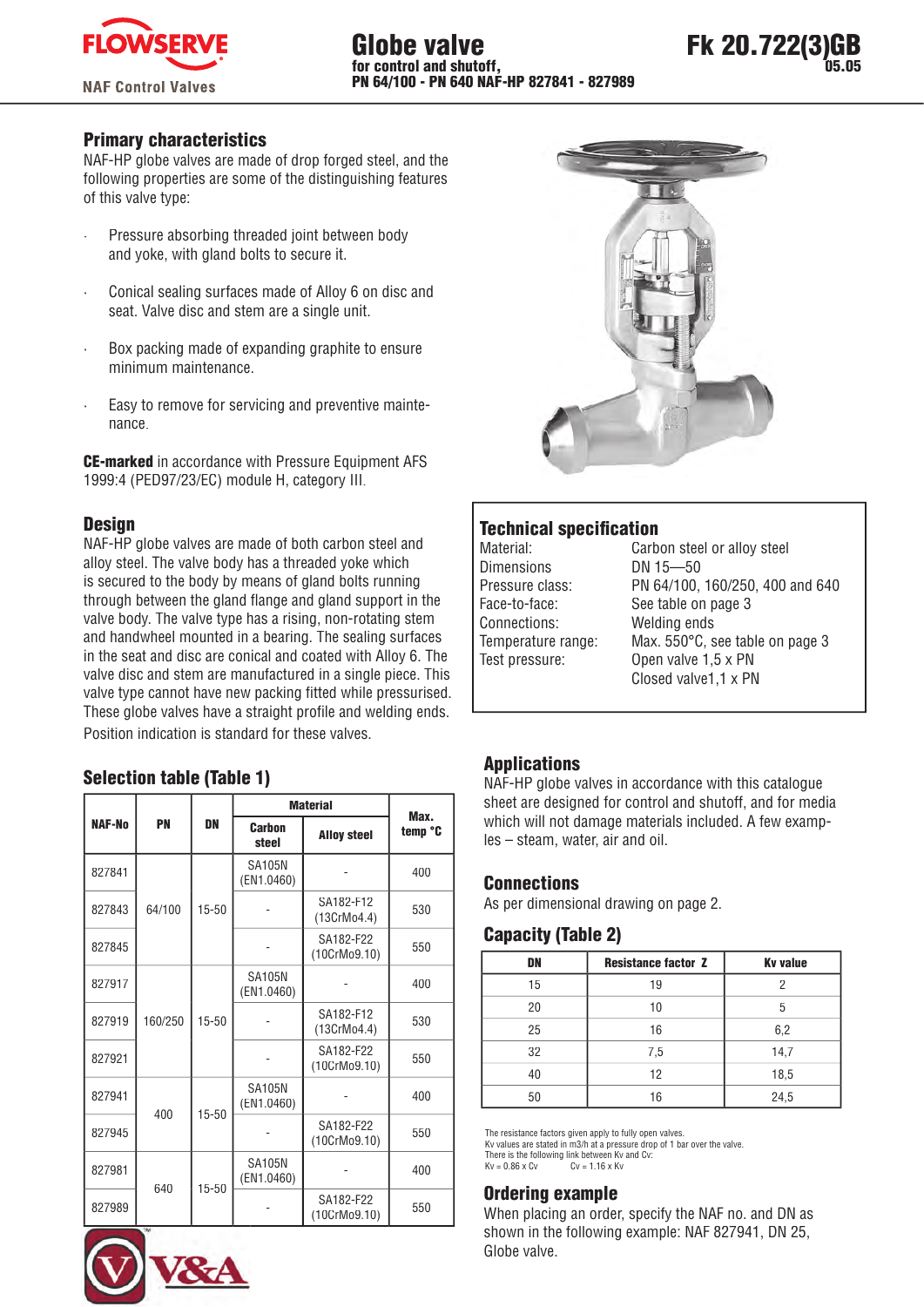

# **Material specification**



# $d_1$   $d_2$



# (Table 3)

|                |                    | <b>Material</b>                          |                                        |                                          |  |  |  |  |  |  |
|----------------|--------------------|------------------------------------------|----------------------------------------|------------------------------------------|--|--|--|--|--|--|
| Pos            | Part               | NAF 827841, 827941<br>NAF 827917, 827981 | <b>NAF 827843</b><br><b>NAF 827919</b> | NAF 827845, 827945<br>NAF 827921, 827989 |  |  |  |  |  |  |
| $\mathbf{1}$   | Body               | SA105N (EN1.0460)                        | SA182-F12 (13CrMo4.4)                  | SA182-F22 (10CrMo9.10)                   |  |  |  |  |  |  |
| $\overline{2}$ | Seat               | Alloy 6                                  | Alloy 6                                | Alloy 6                                  |  |  |  |  |  |  |
| 4              | Washer             | Stainless steel W 1.4301                 | Stainless steel W 1.4301               | Stainless steel W 1.4301                 |  |  |  |  |  |  |
| $5*$           | Stem packing       | Graphite                                 | Graphite                               | Graphite                                 |  |  |  |  |  |  |
| $\overline{7}$ | Gland flange       | SA105N (EN1.0460)                        | SA105N (EN1.0460)                      | SA105N (EN1.0460)                        |  |  |  |  |  |  |
| 8              | Gland              | Stainless steel AISI 304                 | Stainless steel AISI 304               | Stainless steel AISI 304                 |  |  |  |  |  |  |
| 9              | Gland bolt/<br>Nut | <b>ASTM A 193 B7</b><br>ASTM A 194 2H    | <b>ASTM A 193 B7</b><br>ASTM A 194 2H  | <b>ASTM A 193 B7</b><br>ASTM A 194 2H    |  |  |  |  |  |  |
| $11*$          | Disc/Stem          | Alloy 6 coated/W 1.4122                  | Alloy 6 coated/W 1.4122                | Alloy 6 coated/W 1.4122                  |  |  |  |  |  |  |
| 12             | Yoke               | SA105N (EN1.0460)                        | SA105N (EN1.0460)                      | SA105N (EN1.0460)                        |  |  |  |  |  |  |
| 13             | Stem nut           | Al. bronze                               | Al. bronze                             | Al. bronze                               |  |  |  |  |  |  |
| 14             | Handwheel          | Steel                                    | <b>Steel</b>                           | Steel                                    |  |  |  |  |  |  |
| 15             | Position indicator | Steel                                    | Steel                                  | Steel                                    |  |  |  |  |  |  |
| 16             | Scale              | Aluminium                                | Aluminium                              | Aluminium                                |  |  |  |  |  |  |
| 23             | Parallel key       | Stainless steel                          | Stainless steel                        | Stainless steel                          |  |  |  |  |  |  |
| 25             | Locking screw      | Galvanised steel                         | Galvanised steel                       | Galvanised steel                         |  |  |  |  |  |  |
| 27             | Spring washer      | <b>Steel</b>                             | Steel                                  | Steel                                    |  |  |  |  |  |  |
| 32             | Nut                | Galvanised steel                         | Galvanised steel                       | Galvanised steel                         |  |  |  |  |  |  |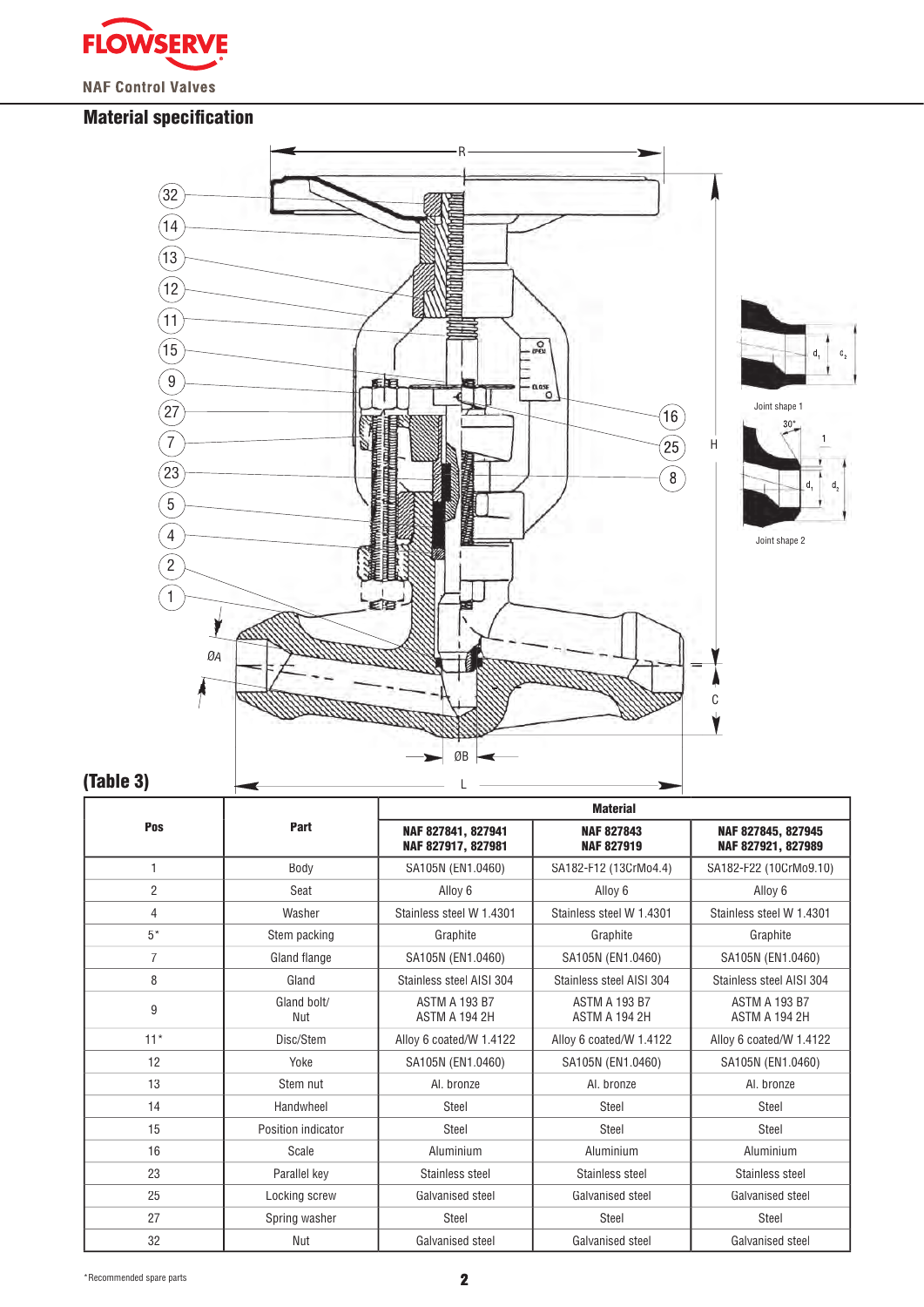| Dimensions and mass (Table 4) |         |           |                                     |                                |                |     |     |    |    |    |     |          |  |
|-------------------------------|---------|-----------|-------------------------------------|--------------------------------|----------------|-----|-----|----|----|----|-----|----------|--|
| <b>NAF-No</b>                 | PN      | <b>DN</b> | <b>Joint shape</b>                  | d <sup>1</sup>                 | d <sup>2</sup> | L   | H** | øA | øB | C  | R   | Mass, kg |  |
| 827841                        | 64/100  | 15        | 1                                   | 17                             | 22             | 210 | 215 | 11 | 11 | 25 | 150 | 3,8      |  |
| 827843                        |         | 20        | 1                                   | 22<br>28                       |                | 230 | 263 | 16 | 18 | 38 | 200 | 7,4      |  |
| 827845                        |         | 25        | 1                                   | 28<br>34                       |                | 230 | 263 | 20 | 18 | 38 | 200 | 7,4      |  |
|                               |         | 32        | $\overline{2}$                      | 36                             | 43             | 300 | 420 | 30 | 36 | 72 | 350 | 31       |  |
|                               |         | 40        | $\overline{2}$                      | 42                             | 49             | 300 | 420 | 30 | 36 | 72 | 350 | 31       |  |
|                               |         | 50        | $\overline{2}$                      | 52                             | 61             | 300 | 420 | 40 |    | 72 | 350 | 31       |  |
| 827917                        | 160/250 | 15        | $\overline{2}$                      | 14                             | 22             | 210 | 215 | 11 | 11 | 25 | 150 | 3,8      |  |
| 827919                        |         | 20        | $\overline{2}$                      | 19                             | 28             | 230 | 263 | 16 | 18 | 38 | 200 | 7,4      |  |
| 827921                        |         | 25        | $\overline{2}$                      | 24                             | 34             | 230 | 263 | 20 | 18 | 38 | 200 | 7,4      |  |
|                               |         | 32        | $\overline{2}$                      | 31                             | 43             | 300 | 420 | 30 | 36 | 72 | 350 | 31       |  |
|                               |         | 40        | $\overline{2}$                      | 36                             | 49             | 300 | 420 | 30 | 36 | 72 | 350 | 31       |  |
|                               |         | 50        | $\overline{2}$                      | 44                             | 61             | 300 | 420 | 40 | 36 | 72 | 350 | 31       |  |
| 827941                        | 400     | 15        | $\overline{2}$                      | 17                             | 28             | 210 | 215 | 11 | 11 | 25 | 150 | 3,8      |  |
| 827945                        |         | 20        | $\overline{2}$                      | 22                             | 34             | 230 | 263 | 16 | 18 | 38 | 200 | 7,4      |  |
|                               |         | 25        | $\overline{2}$                      | 28                             | 44             | 230 | 263 | 20 | 18 | 38 | 200 | 7,4      |  |
|                               |         | 40        | $\overline{2}$                      | 39                             | 61             | 300 | 420 | 30 | 36 | 72 | 350 | 31       |  |
|                               |         | 50        | $\overline{2}$                      | 49                             | 77             | 300 | 420 | 40 | 36 | 72 | 350 | 31       |  |
| 827981                        | 640     | 15        |                                     |                                |                | 210 | 215 | 11 | 11 | 25 | 150 | 3,8      |  |
| 827989                        |         | 20        |                                     |                                |                | 230 | 263 | 16 | 18 | 38 | 200 | 7,4      |  |
|                               |         | 25        | Joint shape and welding ends speci- | fied in connection with order. |                | 230 | 263 | 20 | 18 | 38 | 200 | 7,4      |  |
|                               |         | 40        |                                     |                                |                | 300 | 420 | 30 | 36 | 72 | 350 | 31       |  |
|                               |         | 50        |                                     |                                |                | 300 | 420 | 40 | 36 | 72 | 350 | 31       |  |

## Working pressure and temperature (Table 5) Dimensions in mm and the open valve

|               |           |                       | Max. temperature °C |     |     |     |     |     |     |     |     |     |     |     |     |     |     |
|---------------|-----------|-----------------------|---------------------|-----|-----|-----|-----|-----|-----|-----|-----|-----|-----|-----|-----|-----|-----|
| <b>NAF-No</b> | <b>PN</b> | 20                    | 150                 | 200 | 250 | 300 | 350 | 400 | 425 | 450 | 475 | 500 | 510 | 520 | 530 | 540 | 550 |
|               |           | Max. pressure Bar (e) |                     |     |     |     |     |     |     |     |     |     |     |     |     |     |     |
| 827841        | 64/100    | 100                   | 90                  | 80  | 70  | 60  | 56  | 50  |     |     |     |     |     |     |     |     |     |
| 827917        | 160/250   | 250                   | 250                 | 200 | 175 | 150 | 140 | 125 |     |     |     |     |     |     |     |     |     |
| 827941        | 400       | 400                   | 360                 | 320 | 280 | 240 | 225 | 200 |     |     |     |     |     |     | -   | ۰   |     |
| 827981        | 640       | 640                   | 576                 | 512 | 448 | 384 | 360 | 320 | ۰   |     |     |     | ۰.  |     | -   | ۰   |     |
| 827843        | 64/100    | 100                   | 100                 | 100 | 100 | 100 | 95  | 91  | 89  | 87  | 82  | 74  | 62  | 49  | 38  |     |     |
| 827845        | 64/100    | 100                   | 100                 | 100 | 100 | 100 | 95  | 91  | 89  | 87  | 82  | 74  | 62  | 49  | 38  | 29  | 23  |
| 827919        | 160/250   | 250                   | 250                 | 250 | 250 | 250 | 238 | 227 | 223 | 217 | 206 | 184 | 154 | 124 | 97  | ۰.  |     |
| 827921        | 160/250   | 250                   | 250                 | 250 | 250 | 250 | 238 | 227 | 223 | 217 | 206 | 184 | 154 | 124 | 108 | 95  | 81  |
| 827945        | 400       | 400                   | 400                 | 400 | 400 | 400 | 380 | 364 | 356 | 348 | 330 | 295 | 250 | 198 | 174 | 151 | 130 |
| 827989        | 640       | 640                   | 640                 | 640 | 640 | 640 | 608 | 582 | 570 | 557 | 528 | 472 | 400 | 317 | 278 | 241 | 208 |

## **Accessories**



Electric position indicator

Locking device for both open and closed position

This valve type can be supplied with electrical or mechanical position indication, pneumatic or electric actuator, a locking device for open-closed position. See below.

## **Variants**

Version for shutdown only, stop check valve and check valve. (See Fk 20.721, 33.721 and 30.721). All variants are also available in ANSI format. The valves are also available in stainless steel. Valve arrangement for drainage and blow-off, see Fk 20.723. Contact NAF for further information.

## Marking

The valves are marked with the NAF No., PN, DN, material, part no. and an arrow indicating the direction of flow.